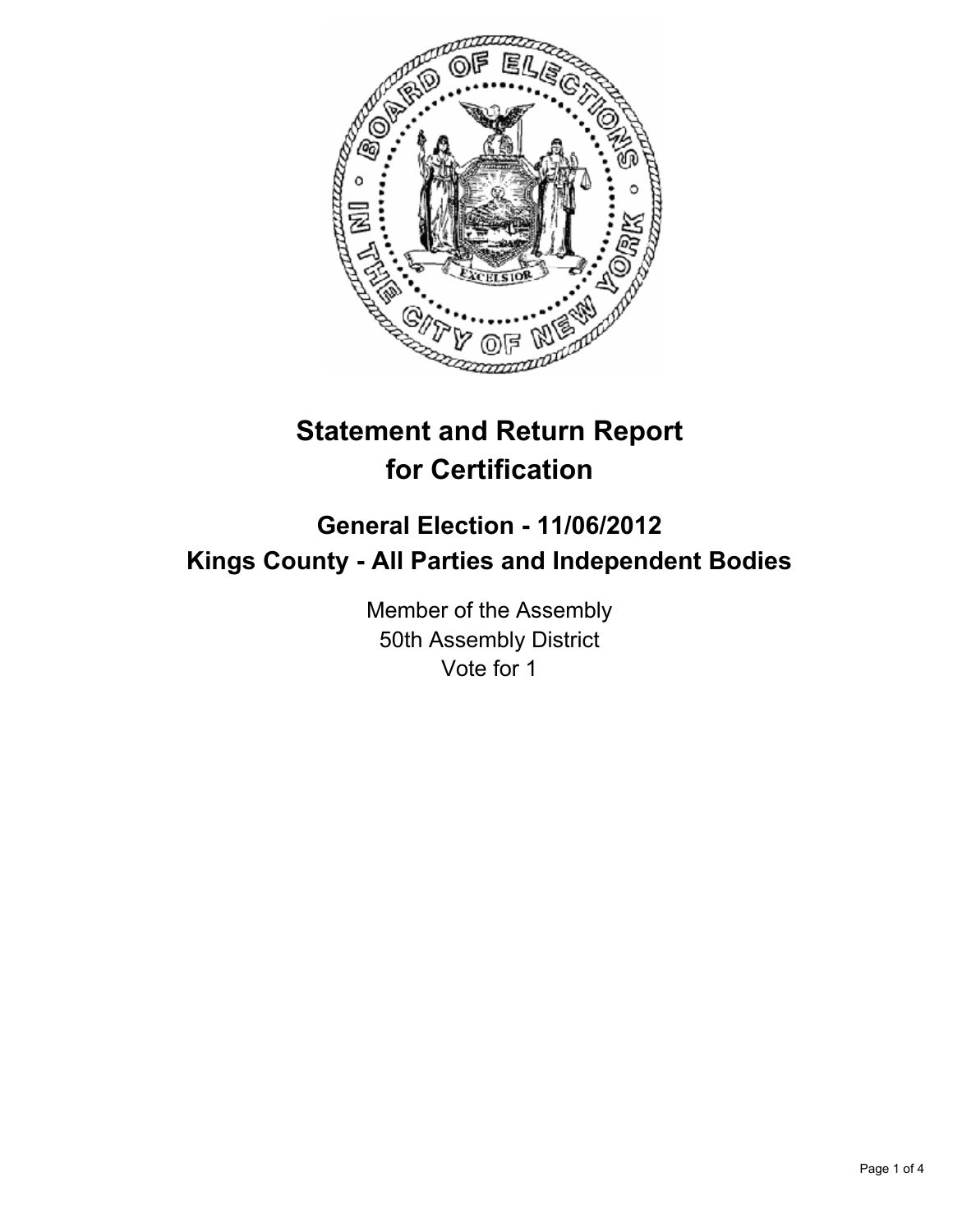

#### **Assembly District 50**

| PUBLIC COUNTER                                           | 28,837 |
|----------------------------------------------------------|--------|
| <b>EMERGENCY</b>                                         | 6      |
| ABSENTEE/MILITARY                                        | 701    |
| <b>FEDERAL</b>                                           | 275    |
| SPECIAL PRESIDENTIAL                                     | 0      |
| <b>AFFIDAVIT</b>                                         | 3,903  |
| <b>Total Ballots</b>                                     | 33,722 |
| Less - Inapplicable Federal/Special Presidential Ballots | (275)  |
| <b>Total Applicable Ballots</b>                          | 33,447 |
| JOSEPH R LENTOL (DEMOCRATIC)                             | 25,561 |
| VICTOR V. BEST (REPUBLICAN)                              | 2,522  |
| VICTOR V. BEST (CONSERVATIVE)                            | 403    |
| ADAM BUNDAISON (WRITE-IN)                                | 1      |
| BILBO BAGGINS (WRITE-IN)                                 | 1      |
| CHRIS MISKIEWICZ (WRITE-IN)                              | 1      |
| CHRISTOPHER LAMBERT (WRITE-IN)                           | 1      |
| DAVID MARTIN (WRITE-IN)                                  | 1      |
| DOLLY GALLAGHER LEVI (WRITE-IN)                          | 1      |
| EDWARD SWAFIDISA (WRITE-IN)                              | 1      |
| ERICA ETHER (WRITE-IN)                                   | 1      |
| GLENN GREENWARD (WRITE-IN)                               | 1      |
| HOMER SIMPSON (WRITE-IN)                                 | 1      |
| <b>JESSICA REED (WRITE-IN)</b>                           | 1      |
| JOHN EYCQ (WRITE-IN)                                     | 1      |
| <b>JUDA WINEBRAND (WRITE-IN)</b>                         | 1      |
| LEIBY ROYAER (WRITE-IN)                                  | 1      |
| LINCOLN RESTLER (WRITE-IN)                               | 1      |
| LUIS A. JORDAN (WRITE-IN)                                | 1      |
| MARCOS MASRI (WRITE-IN)                                  | 1      |
| PHILLIP DREIZEN (WRITE-IN)                               | 1      |
| RITA DISALVO (WRITE-IN)                                  | 1      |
| ROMAN ROMAYA (WRITE-IN)                                  | 1      |
| RON PAUL (WRITE-IN)                                      | 1      |
| UNATTRIBUTABLE WRITE-IN (WRITE-IN)                       | 31     |
| <b>Total Votes</b>                                       | 28,538 |
| Unrecorded                                               | 4,909  |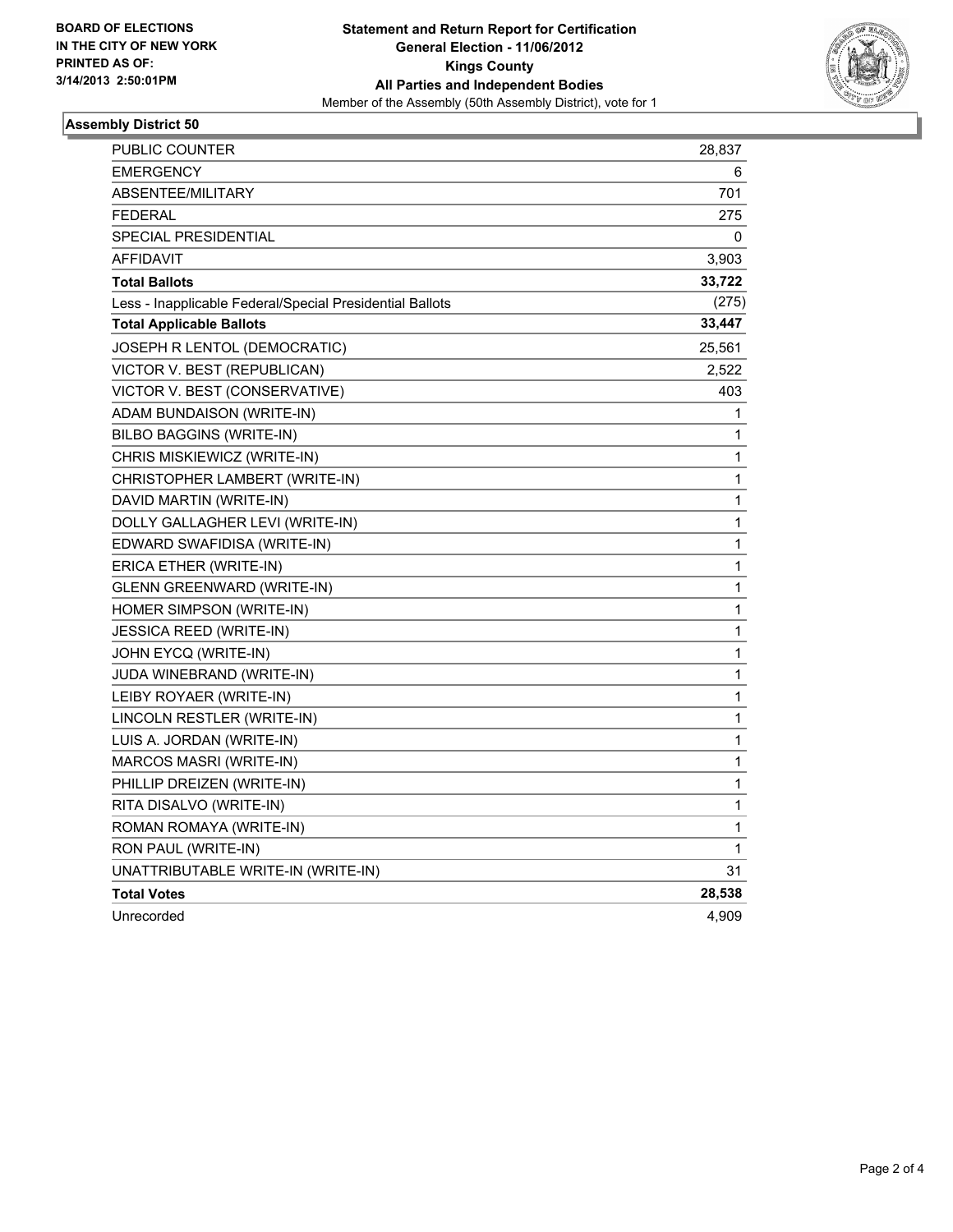

#### **Total for Member of the Assembly (50th Assembly District) - Kings County**

| PUBLIC COUNTER                                           | 28,837 |
|----------------------------------------------------------|--------|
| <b>EMERGENCY</b>                                         | 6      |
| ABSENTEE/MILITARY                                        | 701    |
| <b>FEDERAL</b>                                           | 275    |
| <b>SPECIAL PRESIDENTIAL</b>                              | 0      |
| <b>AFFIDAVIT</b>                                         | 3,903  |
| <b>Total Ballots</b>                                     | 33,722 |
| Less - Inapplicable Federal/Special Presidential Ballots | (275)  |
| <b>Total Applicable Ballots</b>                          | 33,447 |
| JOSEPH R LENTOL (DEMOCRATIC)                             | 25,561 |
| VICTOR V. BEST (REPUBLICAN)                              | 2,522  |
| VICTOR V. BEST (CONSERVATIVE)                            | 403    |
| ADAM BUNDAISON (WRITE-IN)                                | 1      |
| BILBO BAGGINS (WRITE-IN)                                 | 1      |
| CHRIS MISKIEWICZ (WRITE-IN)                              | 1      |
| CHRISTOPHER LAMBERT (WRITE-IN)                           | 1      |
| DAVID MARTIN (WRITE-IN)                                  | 1      |
| DOLLY GALLAGHER LEVI (WRITE-IN)                          | 1      |
| EDWARD SWAFIDISA (WRITE-IN)                              | 1      |
| ERICA ETHER (WRITE-IN)                                   | 1      |
| GLENN GREENWARD (WRITE-IN)                               | 1      |
| HOMER SIMPSON (WRITE-IN)                                 | 1      |
| JESSICA REED (WRITE-IN)                                  | 1      |
| JOHN EYCQ (WRITE-IN)                                     | 1      |
| JUDA WINEBRAND (WRITE-IN)                                | 1      |
| LEIBY ROYAER (WRITE-IN)                                  | 1      |
| LINCOLN RESTLER (WRITE-IN)                               | 1      |
| LUIS A. JORDAN (WRITE-IN)                                | 1      |
| MARCOS MASRI (WRITE-IN)                                  | 1      |
| PHILLIP DREIZEN (WRITE-IN)                               | 1      |
| RITA DISALVO (WRITE-IN)                                  | 1      |
| ROMAN ROMAYA (WRITE-IN)                                  | 1      |
| RON PAUL (WRITE-IN)                                      | 1      |
| UNATTRIBUTABLE WRITE-IN (WRITE-IN)                       | 31     |
| <b>Total Votes</b>                                       | 28,538 |
| Unrecorded                                               | 4.909  |